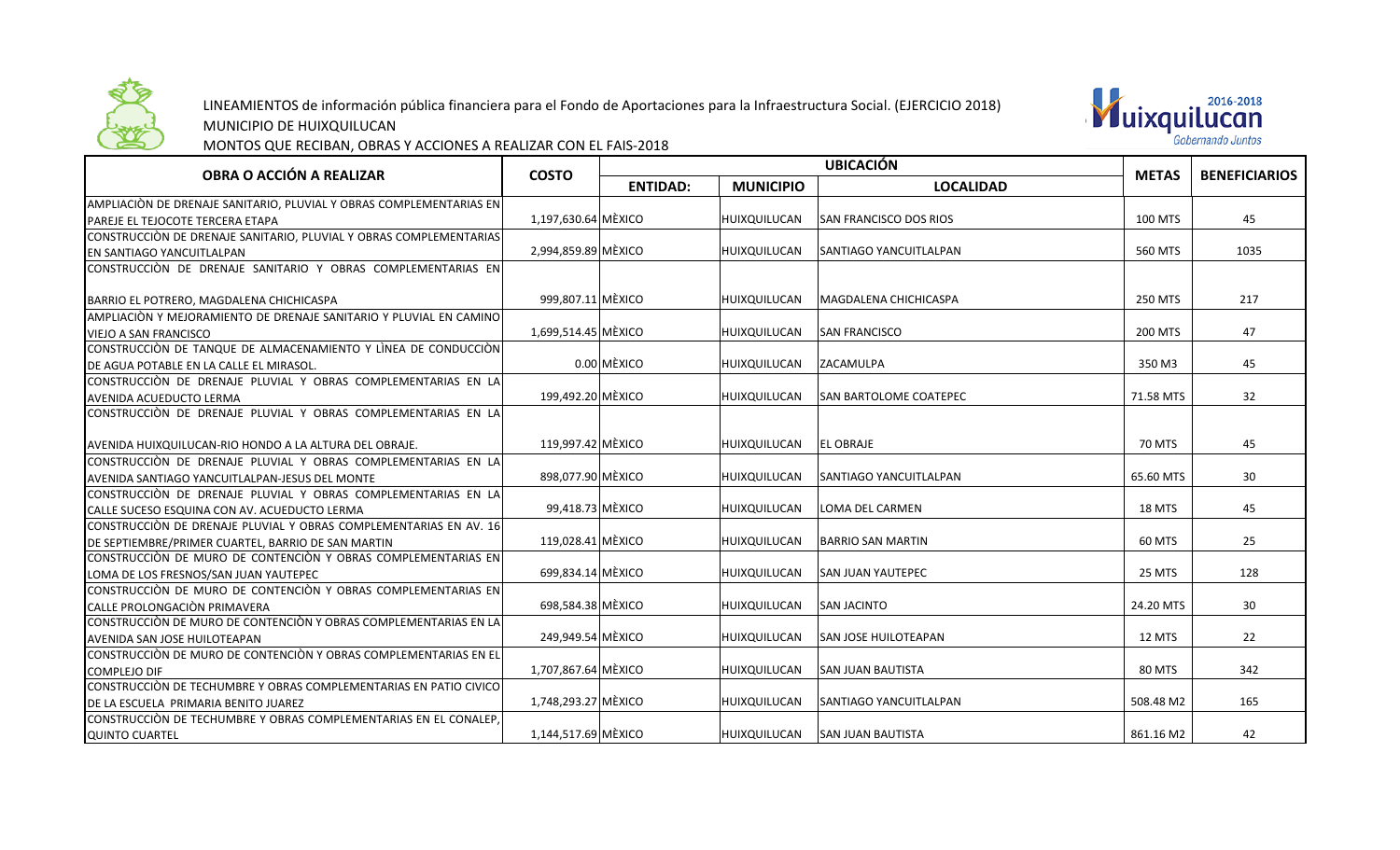| CONSTRUCCIÓN DE TECHUMBRE Y OBRAS COMPLEMENTARIAS EN EL JARDIN DE     |                     |              |                                |                    |                |
|-----------------------------------------------------------------------|---------------------|--------------|--------------------------------|--------------------|----------------|
| NIÑOS JUAN RAMÒN JIMENEZ                                              | 792,154.54 MÈXICO   | HUIXQUILUCAN | <b>JESUS DEL MONTE</b>         | 400 M <sub>2</sub> | 30             |
| CONSTRUCCIÓN DE DOS AULAS EN EL KINDER FRANCISCO GABILONDO SOLER      |                     |              |                                |                    |                |
|                                                                       | 1,099,999.95 MÈXICO | HUIXQUILUCAN | MAGDALENA CHICHICASPA          | 145 M2             | 327            |
| CONSTRUCCIÓN DE AULA EN LA ESCUELA PRIMARIA MARIANO AZUELA            | 623,493.93 MÈXICO   | HUIXQUILUCAN | PARAJE EL MIRADOR              | 90 M <sub>2</sub>  | 45             |
| CONSTRUCCIÒN DE AULA EN EL JARDIN DE NIÑOS AQUILES SERDAN             | 623,486.52 MÈXICO   | HUIXQUILUCAN | PARAJE EL MIRADOR              | 90 M <sub>2</sub>  | 45             |
| REHABILITACIÒN DE DRENAJE COMBINADO ENTRE EVINIDA ZACAMULPA SUR Y     |                     |              |                                |                    |                |
| <b>EL RIO BORRACHO</b>                                                | 1,536,249.99 MÈXICO | HUIXQUILUCAN | ZACAMULPA                      | <b>100 MTS</b>     | 515            |
| AMPLIACIÓN DE RED ELECTRICA EN ANDADOR DE LA BARRANCA                 | 543,558.62 MÈXICO   | HUIXQUILUCAN | SAN BARTOLOME COATEPEC         | 109 MTS            | 152            |
| AMPLIACIÓN DE RED ELECTRICA EN ANDADOR No.4                           | 393,293.91 MÈXICO   | HUIXQUILUCAN | AGUA BLANCA                    | 128 MTS            | 37             |
| AMPLIACIÓN DE RED ELECTRICA AV. PRINCIPAL SAN MIGUEL PARAJE CERRO LOS |                     |              |                                |                    |                |
| <b>COYOTES</b>                                                        | 630,432.59 MÈXICO   | HUIXQUILUCAN | <b>LLANO GRANDE</b>            | 448 MTS            | 35             |
| AMPLIACIÓN DE RED ELECTRICA 3a CALZADA NUBE                           | 431,835.43 MÈXICO   | HUIXQUILUCAN | MAGDALENA CHICHICASPA          | 285 MTS            | 197            |
| CONSTRUCCIÓN DE DRENAJE SANITARIO PARTE ALTA DEL LAUREL Y EN EL       |                     |              |                                |                    |                |
| ANDADOR LOS POCITOS PRIMERA ETAPA                                     | 709,218.11 MÈXICO   | HUIXQUILUCAN | <b>EL LAUREL</b>               | <b>80 MTS</b>      | 30             |
| CONSTRUCCIÓN DE DRENAJE EN BARRANCA Y ANDADOR DE LA CALLE             |                     |              |                                |                    |                |
| INDUSTRIA MILITAR, LA RETAMA.                                         | 897,438.45 MÈXICO   | HUIXQUILUCAN | LA RETAMA                      | <b>150 MTS</b>     | 42             |
| CONSTRUCCIÒN DE DISPENSARIO MEDICO EN LA COMUNIDAD DE SAN             |                     |              |                                |                    |                |
| <b>FRANCISCO AYOTUXCO</b>                                             | 1,989,884.01 MÈXICO | HUIXQUILUCAN | SAN FRANCISCO AYOTUXCO         | 230 MTS            | 2065           |
| CONSTRUCCIÒN DE TECHO FIRME EN LA LOCALIDAD DE LLANO GRANDE           | 141,697.99 MĚXICO   | HUIXQUILUCAN | <b>SAN MIGUEL LLANO GRANDE</b> | 124 M2             | 8              |
| CONSTRUCCIÓN DE TECHO FIRME                                           | 103,439.18 MÈXICO   | HUIXQUILUCAN | LA GLORIETA                    | 90 M <sub>2</sub>  | 6              |
| CONSTRUCCIÓN DE TECHO FIRME                                           | 51,748.37 MÈXICO    | HUIXQUILUCAN | <b>EL GUARDA</b>               | 45 M2              | 3              |
| CONSTRUCCIÓN DE TECHO FIRME                                           | 23,779.39 MÈXICO    | HUIXQUILUCAN | SANTA CRUZ AYOTUXCO            | 45 M2              | $\overline{2}$ |
| CONSTRUCCIÓN DE TECHO FIRME                                           | 132,962.00 MÈXICO   | HUIXQUILUCAN | SANTA CRUZ AYOTUXCO            | 116 M2             | 15             |
| CONSTRUCCIÓN DE TECHO FIRME                                           | 51,759.87 MÈXICO    | HUIXQUILUCAN | MAGDALENA CHICHICASPA          | 45 M2              | 3              |
| CONSTRUCCIÓN DE TECHO FIRME                                           | 81,731.57 MÈXICO    | HUIXQUILUCAN | MAGDALENA CHICHICASPA          | 71 M2              | 11             |
| CONSTRUCCIÓN DE TECHO FIRME                                           | 40,284.54 MÈXICO    | HUIXQUILUCAN | MAGDALENA CHICHICASPA          | 35 M2              | $\overline{3}$ |
| CONSTRUCCIÓN DE TECHO FIRME                                           | 51,794.41 MÈXICO    | HUIXQUILUCAN | EL CERRITO                     | 45 M <sub>2</sub>  | $\overline{4}$ |
| CONSTRUCCIÓN DE TECHO FIRME                                           | 128,691.84 MÈXICO   | HUIXQUILUCAN | <b>IGNACIO ALLENDE</b>         | 116 M2             | 14             |
| CONSTRUCCIÓN DE TECHO FIRME                                           | 142.745.38 MÈXICO   | HUIXQUILUCAN | SAN FRANCISCO DOS RIOS         | 124 M2             | 12             |
| CONSTRUCCIÓN DE TECHO FIRME                                           | 158,836.19 MÈXICO   | HUIXQUILUCAN | <b>SAN JACINTO</b>             | 138 M2             | 11             |
| CONSTRUCCIÓN DE TECHO FIRME                                           | 105,890.80 MÈXICO   | HUIXQUILUCAN | LA RETAMA                      | 92 M <sub>2</sub>  | 9              |
| CONSTRUCCIÓN DE TECHO FIRME                                           | 51,794.41 MÈXICO    | HUIXQUILUCAN | PIEDRA GRANDE                  | 45 M2              | $\mathbf{3}$   |
| CONSTRUCCIÓN DE TECHO FIRME                                           | 263,990.33 MÈXICO   | HUIXQUILUCAN | MAGDALENA CHICHICASPA          | 238 M2             | 30             |
| CONSTRUCCIÓN DE TECHO FIRME                                           | 117,423.68 MÈXICO   | HUIXQUILUCAN | MAGDALENA CHICHICASPA          | 102 M2             | 14             |
| CONSTRUCCIÓN DE TECHO FIRME                                           | 191,063.82 MÈXICO   | HUIXQUILUCAN | SANTIAGO YANCUITLALPAN         | 166 M2             | 18             |
| CONSTRUCCIÓN DE TECHO FIRME                                           | 181,890.45 MÈXICO   | HUIXQUILUCAN | <b>SANTA CRUZ AYOTUXCO</b>     | 158 M2             | 11             |